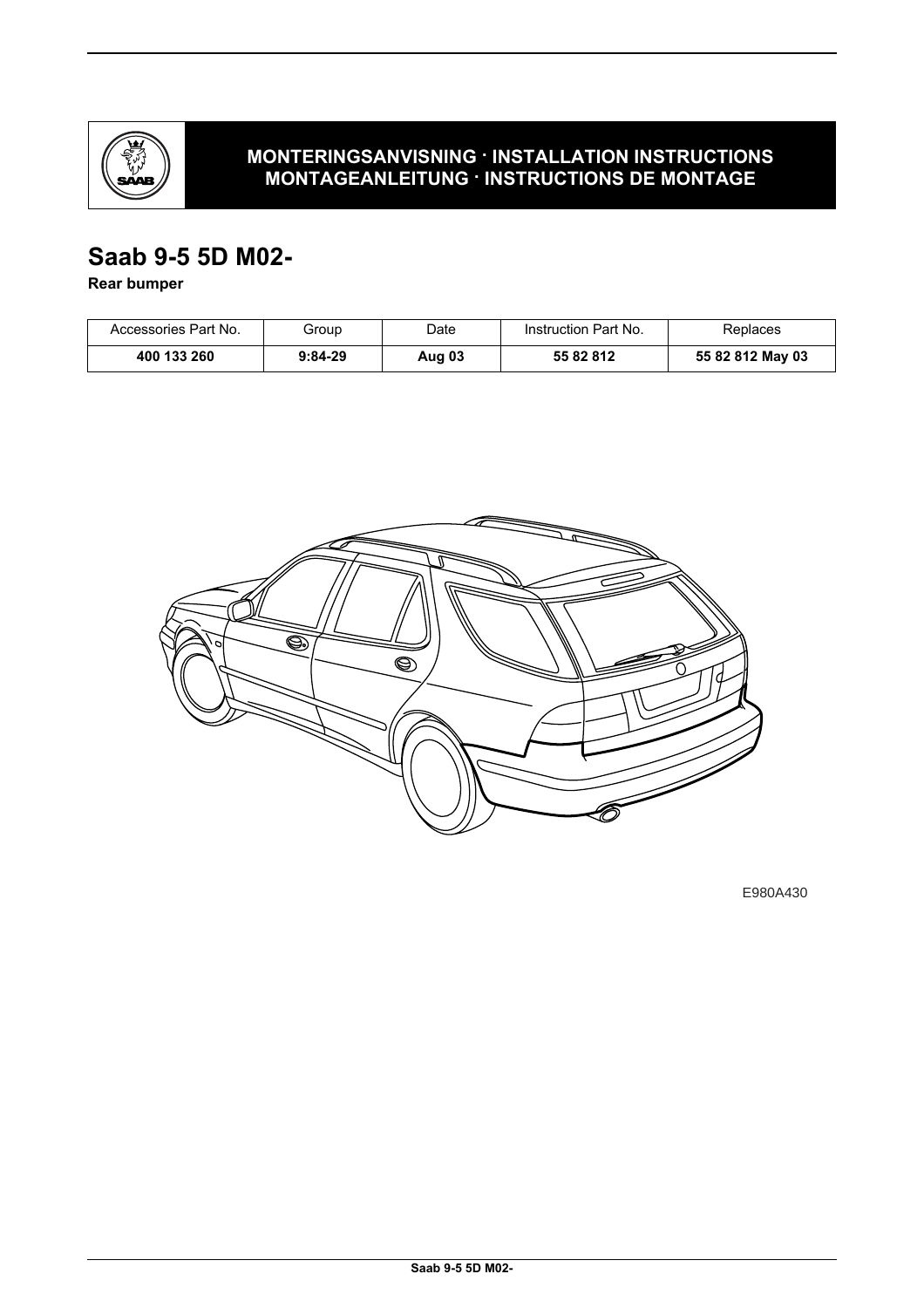

E980A431

- 1 Bumper shell (ordered separately)
- 2 Cellular block, bumper member, centre
- 3 Cellular block, bumper member, L
- 4 Cellular block, bumper member, R
- 5 Cellular block, L
- 6 Cellular block, R
- 7 Grille decor strip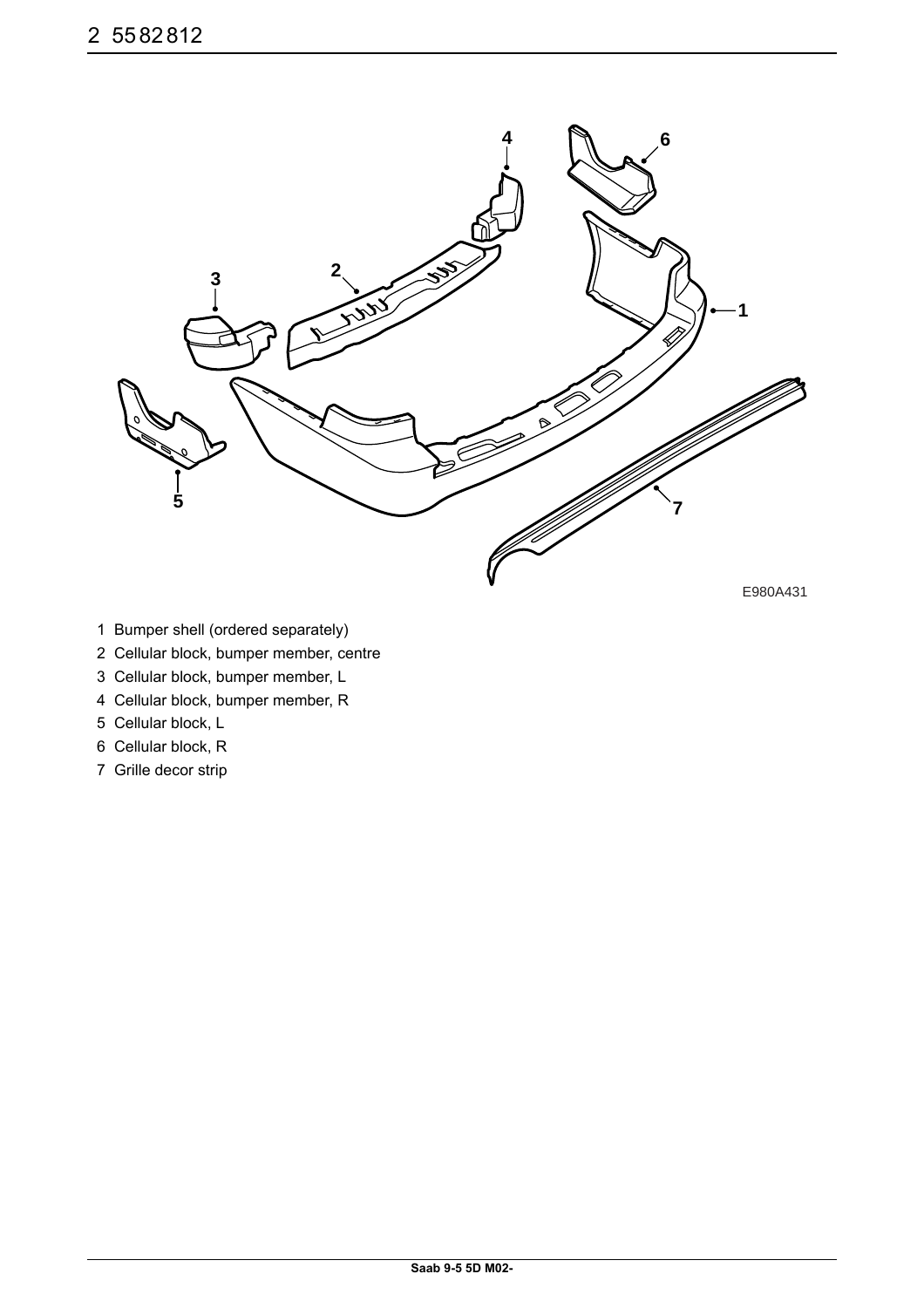

The bumper shell has been treated with grey primer in preparation for painting.

Paint the bumper shell in the colour of the body, see "Directions for painting preprimed PP/EPDM plastic" in these installation instructions.

- 1 Remove the screws in the wheel housing, 2 on each side.
- 2 Open the tailgate.
- 3 Remove the storage compartment cover and the storage compartment on both sides.
- 4 Remove the insulation pads.

#### **Cars with towbar:**

- Remove the upper section of the bumper shell.
- Remove the bolts and nuts that hold the reinforcements to the body.
- Remove the towbar mountings to the floor of the car.
- Remove the towbar's electrical connector from the towbar.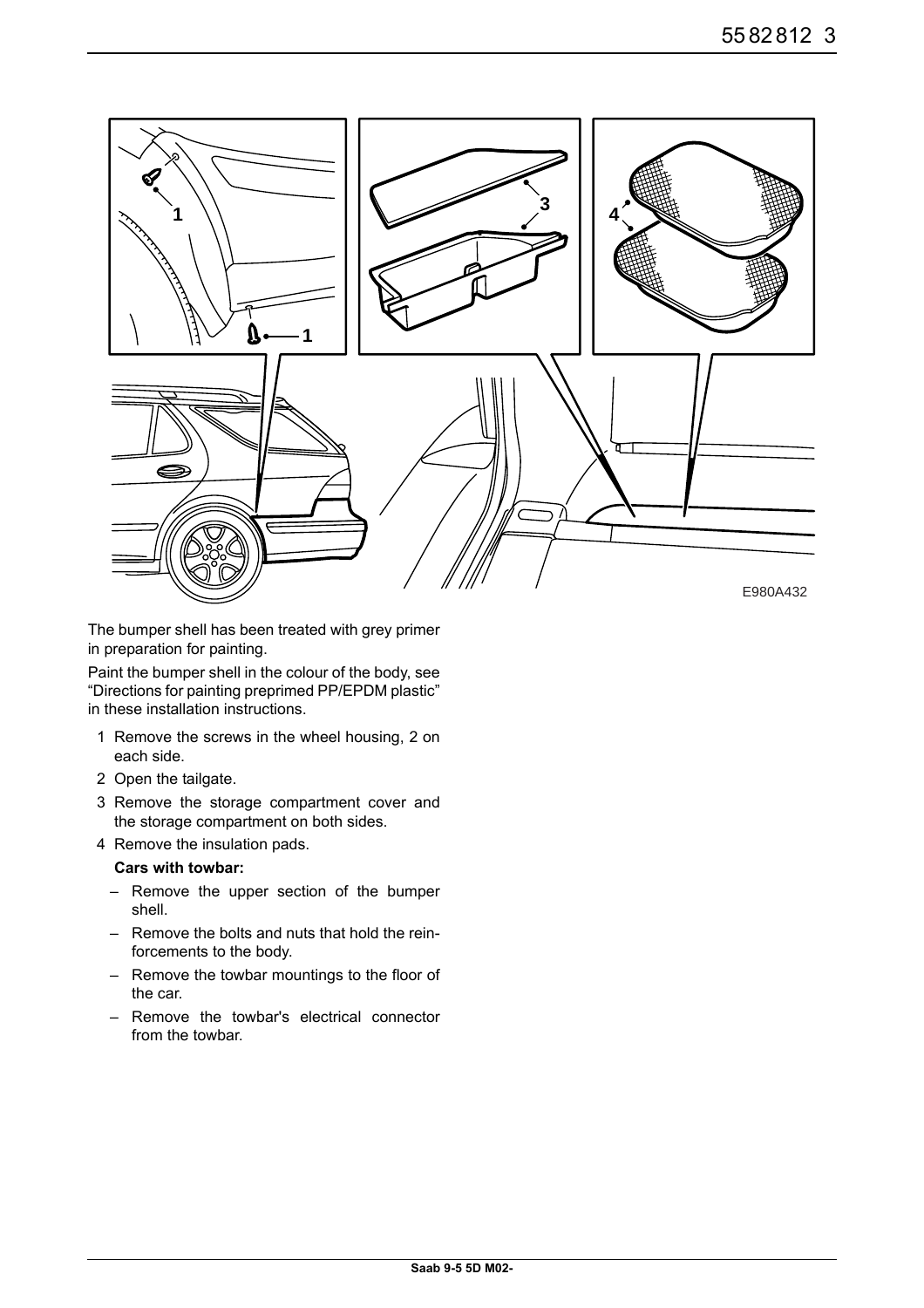

- 5 Remove the nuts that hold the bumper. The lower bolts only have nuts if the car is equipped with towbar.
- 6 Pull out the bumper from the wheel housing edges and the rear fender (wing). Lift the bumper out backwards.

**SPA:** Unplug the connectors.

## **Important**

Work carefully during removal so that paint damage is avoided.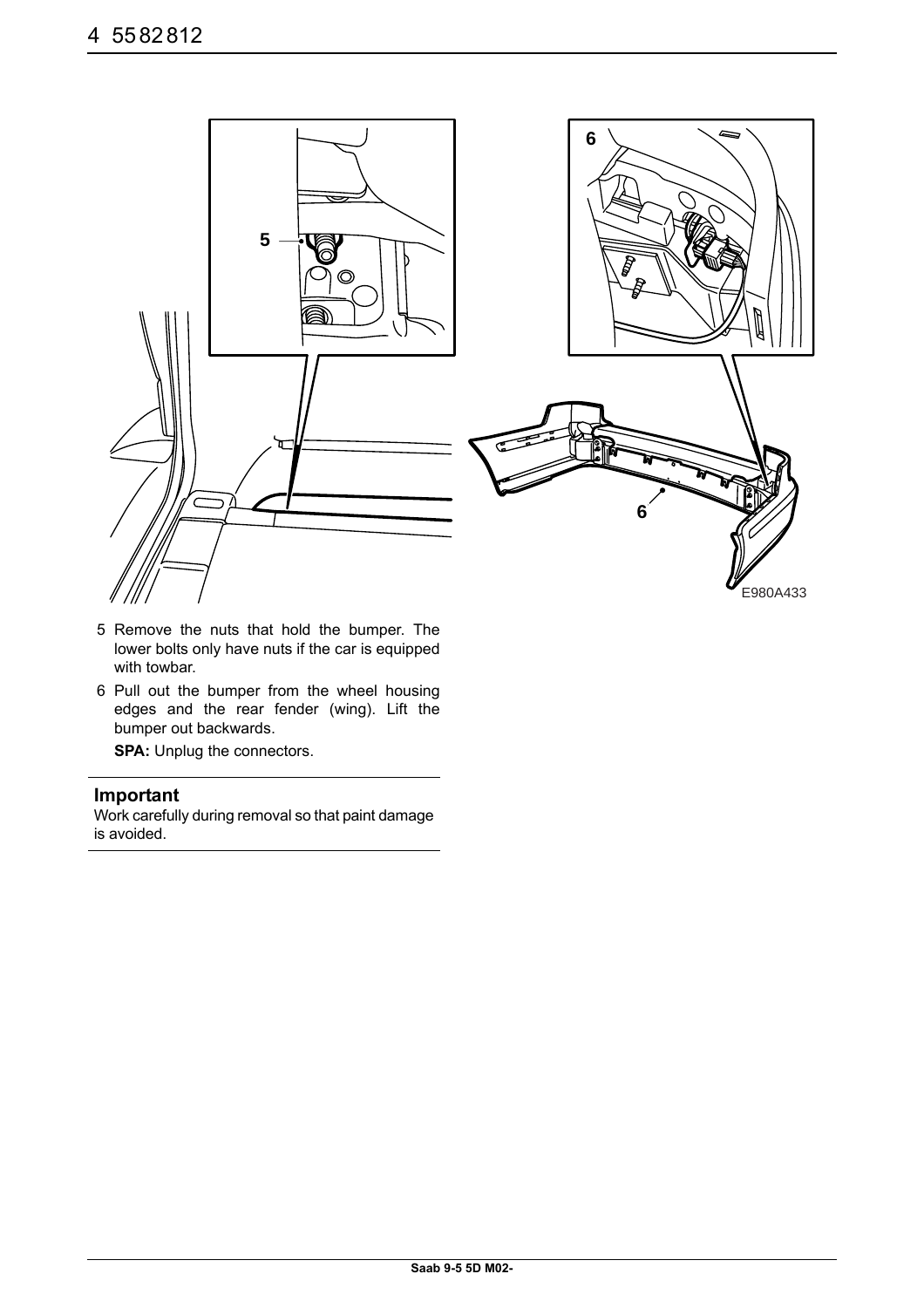

E980A434

- 7 Remove the upper section of the bumper shell if not already done.
- 8 Remove the bumper rail.
- 9 **SPA:** Remove the cellular block from the bumper shell, the wiring harness and the holder for the connector.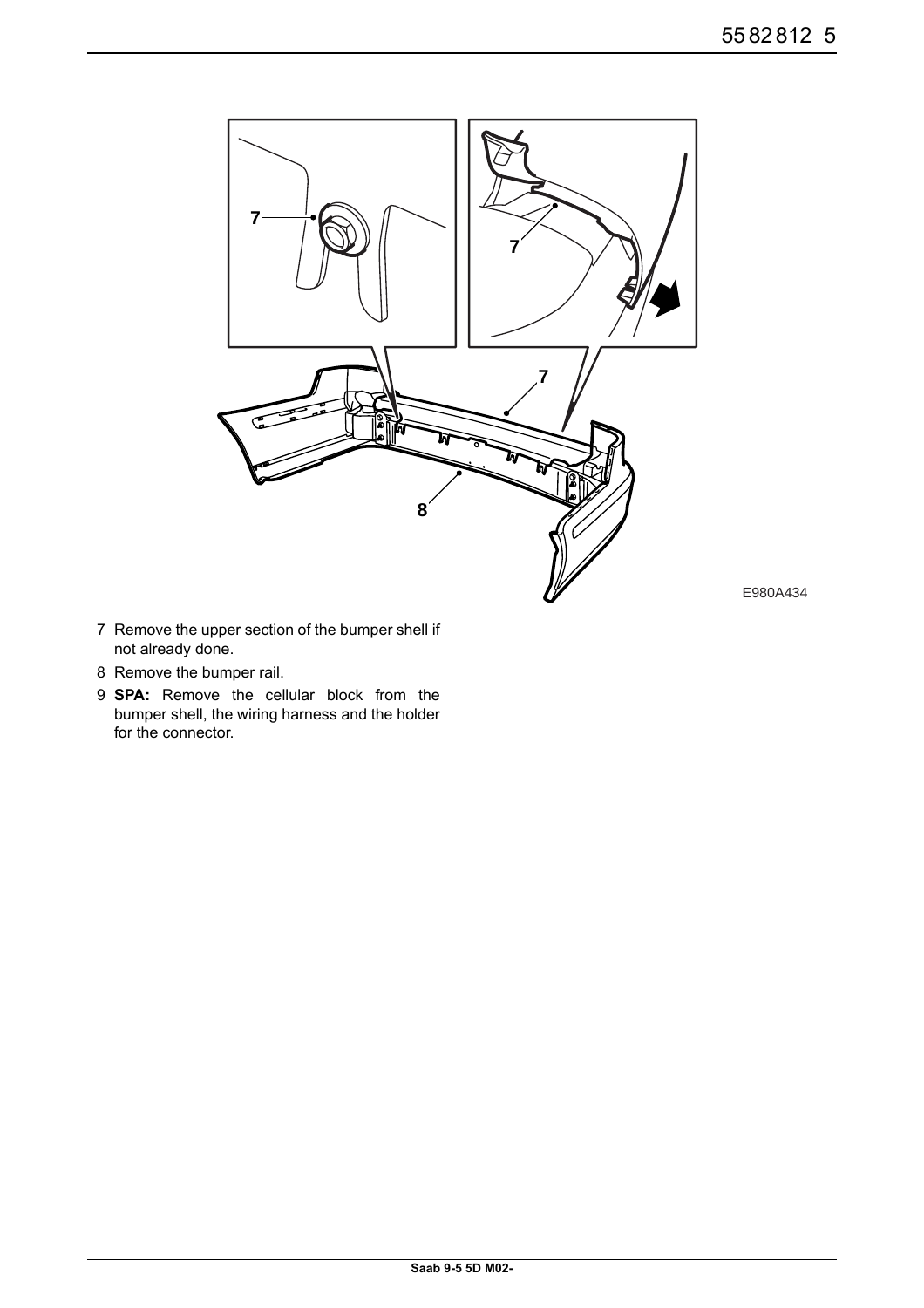



E980A435

10 **Cars with towbar:** Using a universal knife with hook shaped blade, cut out the marked area for the towbar in the lower section of the bumper (a jig saw can also be used).

#### **Important**

Cut or saw as exact as possible. The appearance is very important. Adjust with a file if necessary.

- 11 Fit the grille decor strip in the bumper. **SPA:** Fit the wiring harness.
- 12 Press in the three sections of the cellular block in the bumper shell mounting wedges.
- 13 Fit the bumper rail.

#### **Note**

The rail must be guided into place using the guide pin in the protective shell.

14 Fit the cellular block on the sides of the bumper shell.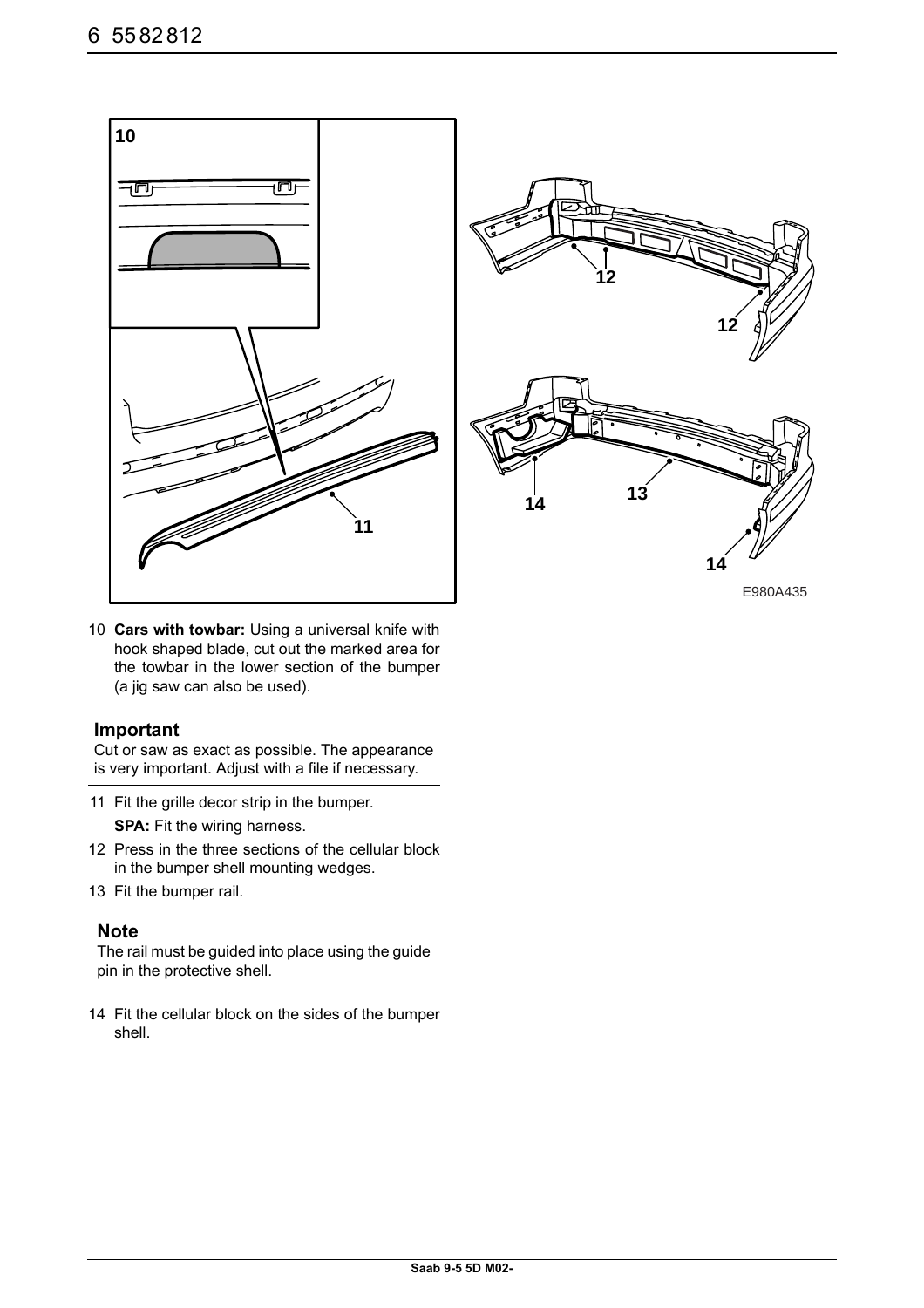

- 15 **SPA:** Fit the holder for the connector.
- 16 **Cars without towbar:** Fit the upper section of the bumper shell.
- 17 Position the bumper.

**SPA:** Connect the connectors.

18 Press the bumper over the edge of the wheel housing and rear fender (wing), make sure that the clips locate correctly, and fit the nuts.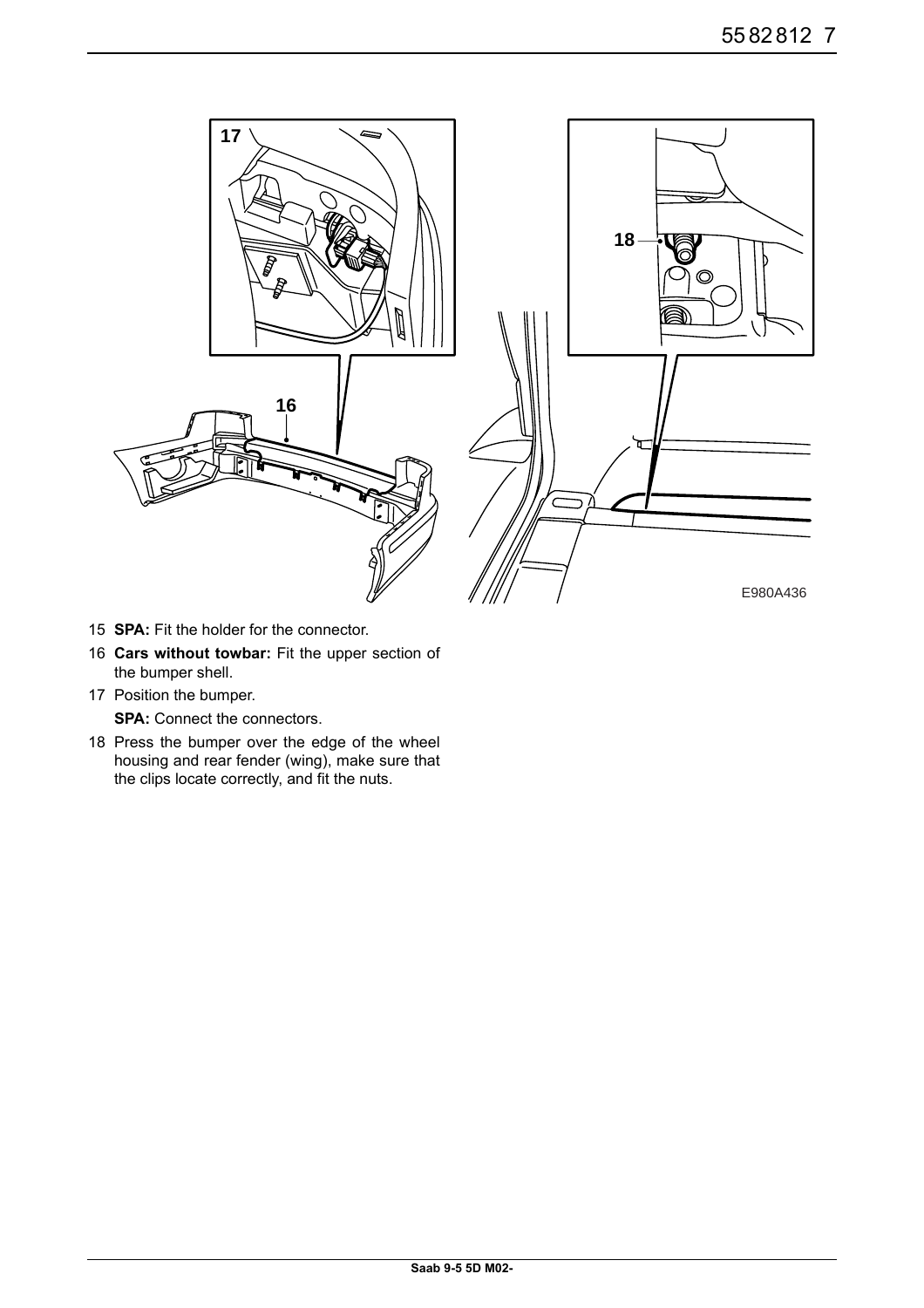

- 19 Centre the bumper against the tailgate opening and tighten the screws in the edge of the wheel housing. Check the fit and adjust if necessary.
- 20 Fit the nuts that hold the bumper.

## **Tightening torque 40 Nm (30 lbf ft)**

#### **Cars with towbar:**

- Fit the towbar's electrical connector to the towbar.
- Fit the towbar mountings to the floor of the car.

#### **Tightening torque 40 Nm (30 lbf ft)**

– Fit the bolts and nuts that hold the reinforcements to the body.

#### **Tightening torque 40 Nm (30 lbf ft)**

- Fit the upper section of the bumper shell.
- 21 Fit the insulation pads.
- 22 Fit the storage compartment and the storage compartment cover on both sides.
- 23 Close the tailgate.